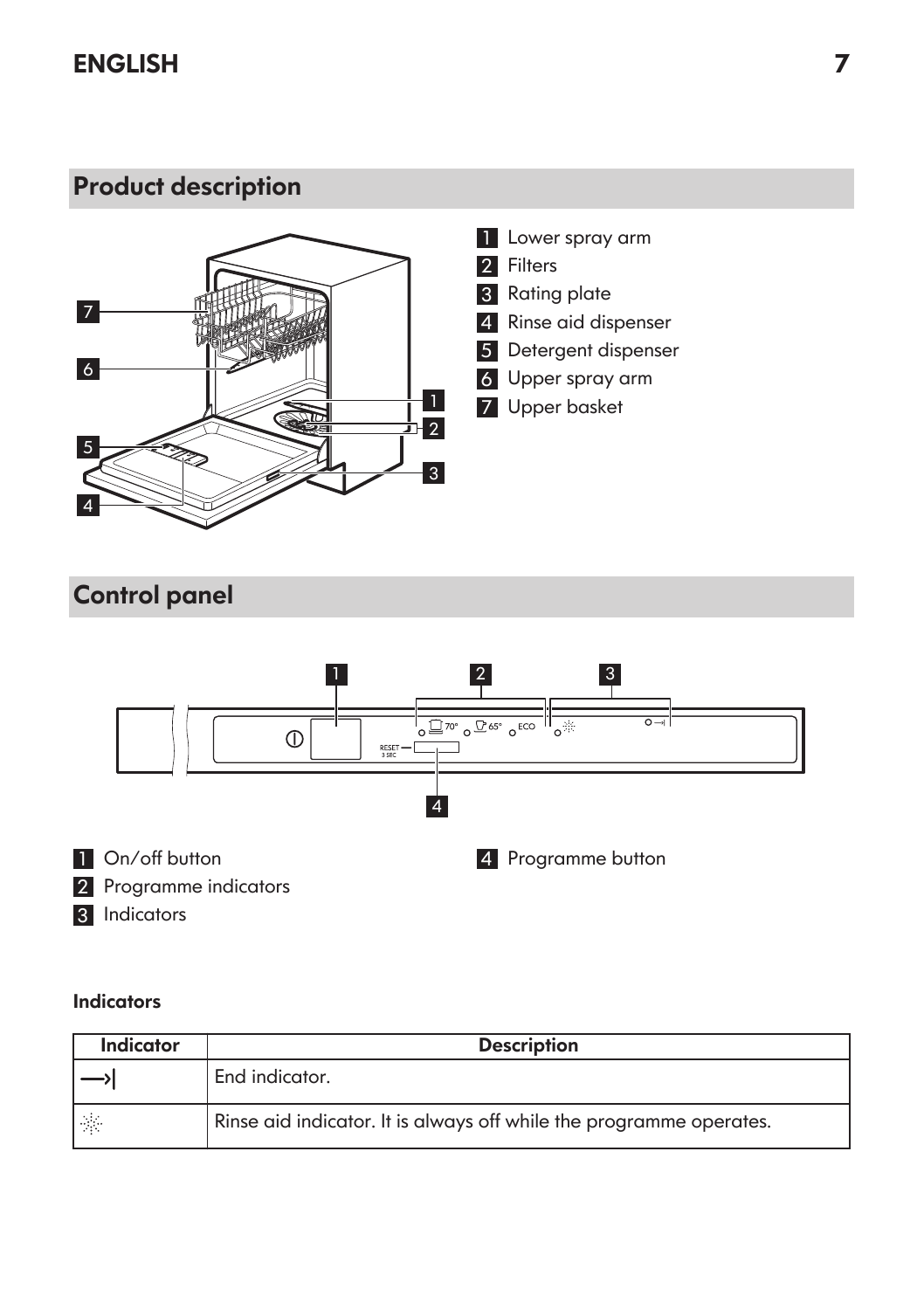## Programmes

| Programme         | Degree of soil<br><b>Type of load</b>                  | Programme pha-<br>ses                                                      | <b>Consumption values</b><br>H) |                 |                       |
|-------------------|--------------------------------------------------------|----------------------------------------------------------------------------|---------------------------------|-----------------|-----------------------|
|                   |                                                        |                                                                            | <b>Duration</b><br>(min)        | Energy<br>(kWh) | <b>Water</b><br>$($ l |
| $\bigsqcup$ 2)    | Heavy soil<br>Crockery, cut-<br>lery, pots and<br>pans | Prewash<br>$\bullet$<br>Wash 70 °C<br>$\bullet$<br>Rinses<br>٠<br>Dry<br>٠ | 140 - 160                       | $1.3 - 1.5$     | $13 - 15$             |
| $\mathbf{\Omega}$ | Normal soil<br>Crockery and<br>cutlery                 | Prewash<br>٠<br>Wash 65 °C<br>$\bullet$<br>Rinses<br>٠<br>Dry<br>٠         | $100 - 120$                     | $1.2 - 1.4$     | $15 - 16$             |
| ECO <sup>3)</sup> | Normal soil<br>Crockery and<br>cutlery                 | Prewash<br>٠<br>Wash 50 $\degree$ C<br>$\bullet$<br>Rinses<br>٠<br>Dry     | 128                             | 0.75            | 11.7                  |

1) *The pressure and the temperature of the water, the variations of the mains supply, the options and the quantity of dishes can change the values.*

2) *Programme with prolonged rinsing time in high temperature for extra hygienic wash-up. Ideal for baby bottles or when a family member is ill.*

3) *With this programme you have the most efficient use of water and energy consumption for crockery and cutlery with normal soil. (This is the standard programme for test institutes).*

#### Information for test institutes

For all the necessary information for test performance, send an email to:

#### info.test@dishwasher-production.com

## **Settings**

#### Programme selection mode and user mode

When the appliance is in programme selection mode it is possible to set a programme and to enter the user mode.

#### In user mode, the following settings can be changed:

• The activation or the deactivation of the acoustic signal for end of programme.

Write down the product number (PNC) that is on the rating plate.

### These settings will be saved until you change them again.

#### How to set the programme selection mode

The appliance is in programme selection mode when all the programme indicators are on.

When you activate the appliance, usually it is in programme selection mode. However,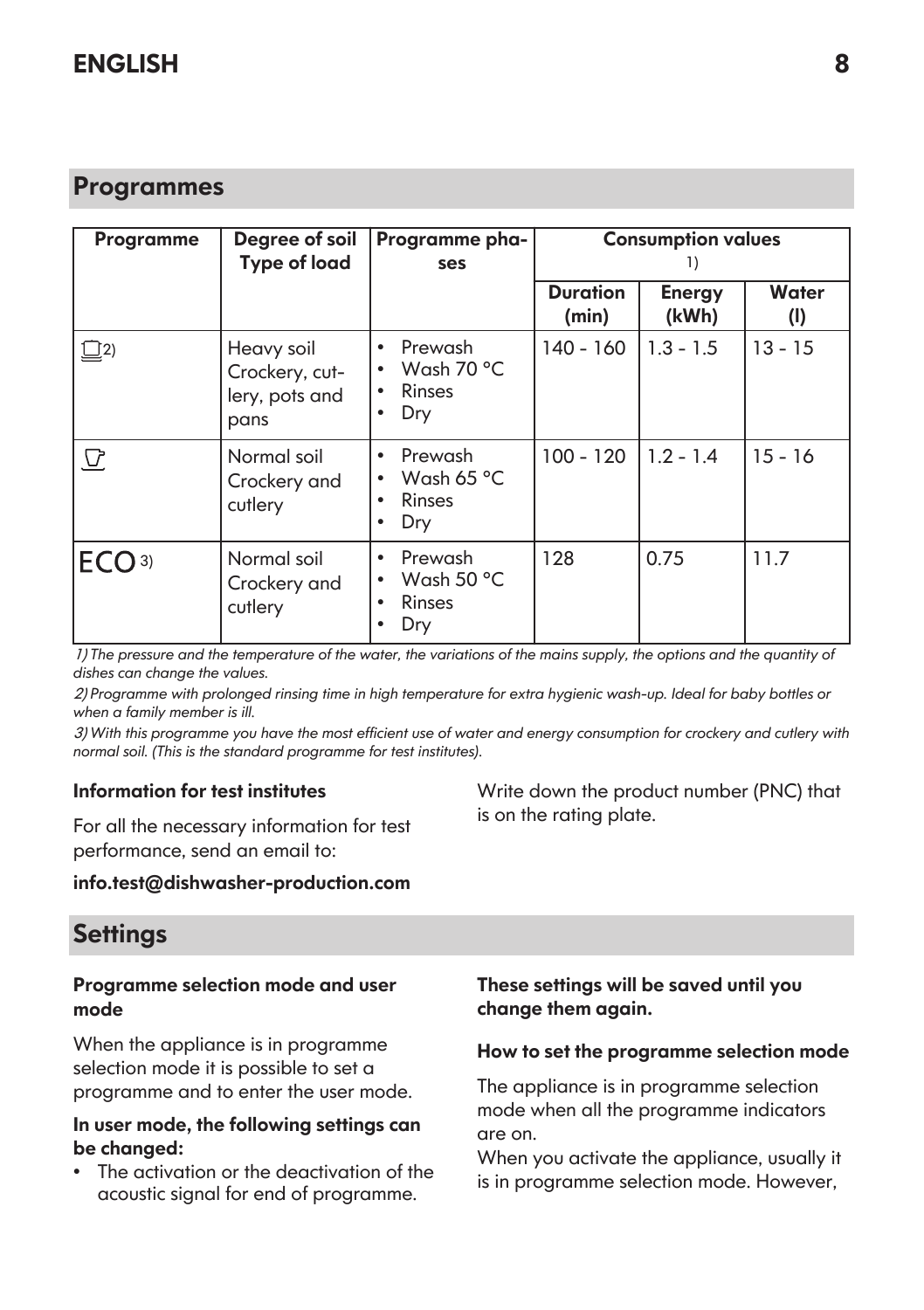if this does not happen, you can set the programme selection mode in the following way:

Press and hold the programme button until the appliance is in programme selection mode.

### Acoustic signals

The acoustic signals operate when the appliance has a malfunction and it is not possible to deactivate them.

There is also an acoustic signal that operates when the programme is completed. By default, this acoustic signal is on, but it is possible to deactivate it.

### How to deactivate the acoustic signal for the end of programme

The appliance must be in programme selection mode.

## Before first use

- 1. Fill the rinse aid dispenser.
- 2. Open the water tap.
- 3. Start a program to remove any processing residuals that can still be inside the appliance. Do not use detergent and do not load the baskets.

### Filling the rinse aid dispenser



- 1. To enter the setting mode, press and hold the programme button until the indicator  $\Box$  starts to flash.
	- The end indicator indicates the current setting: End indicator on = Acoustic signal on.
- 2. Press the programme button to change the setting.
	- End indicator off = Acoustic signal  $\sim$ ff.
- 3. Press the on/off button confirm the setting.

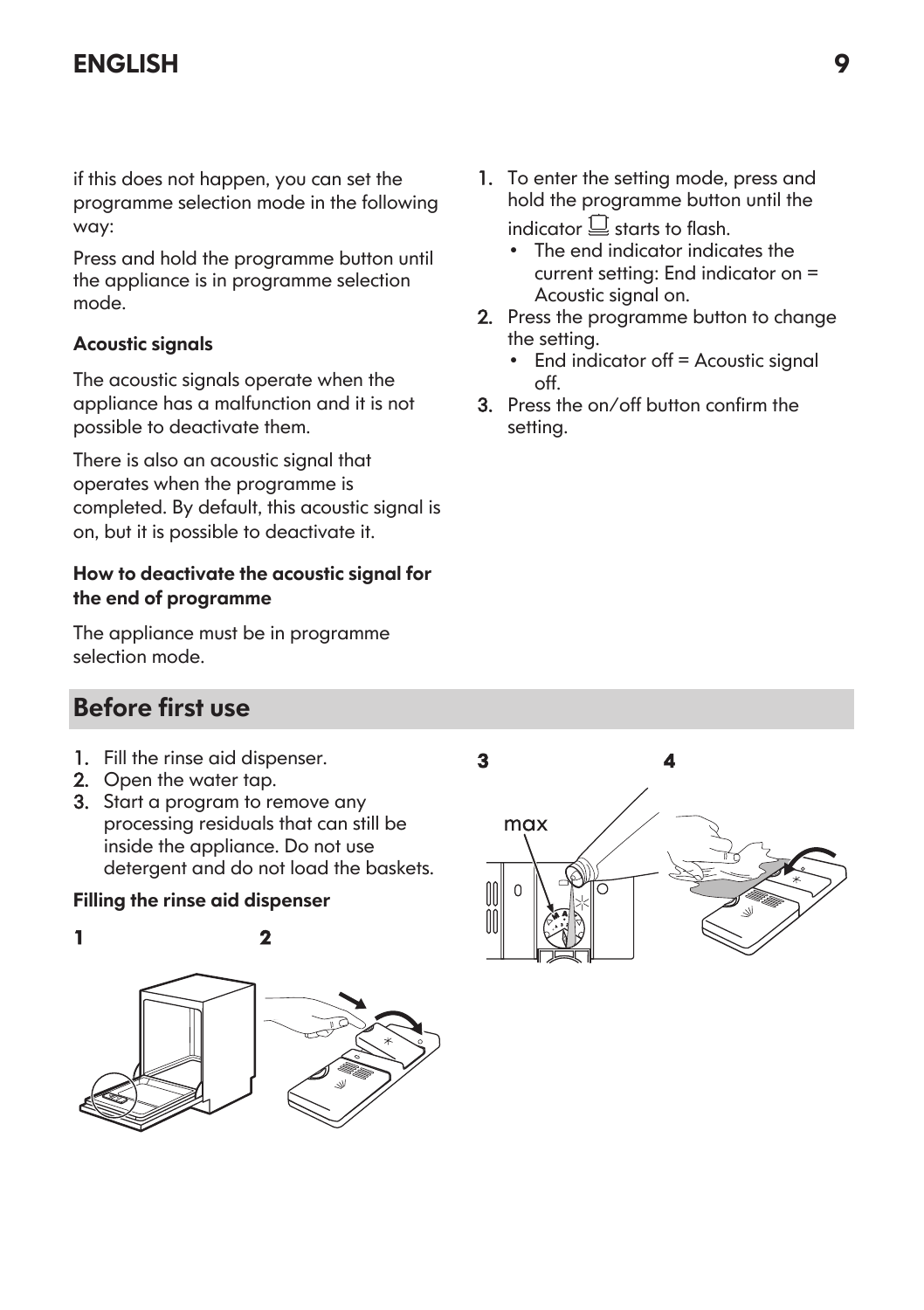5



To adjust the released quantity of rinse aid, turn the selector between position 1 (lowest quantity) and position 4 (highest quantity).

# Daily use

- 1. Open the water tap.
- 2. Press the on/off button to activate the appliance.

Make sure that the appliance is in programme selection mode.

- If the rinse aid indicator is on, fill the rinse aid dispenser.
- 3. Load the baskets.
- 4. Add the detergent.
- 5. Set and start the correct programme for the type of load and the degree of soil.

## Using the detergent



3 A



Put the detergent or the multi-tablet in compartment (A). If the programme has a prewash phase, put a small quantity of detergent in

compartment (B).

4

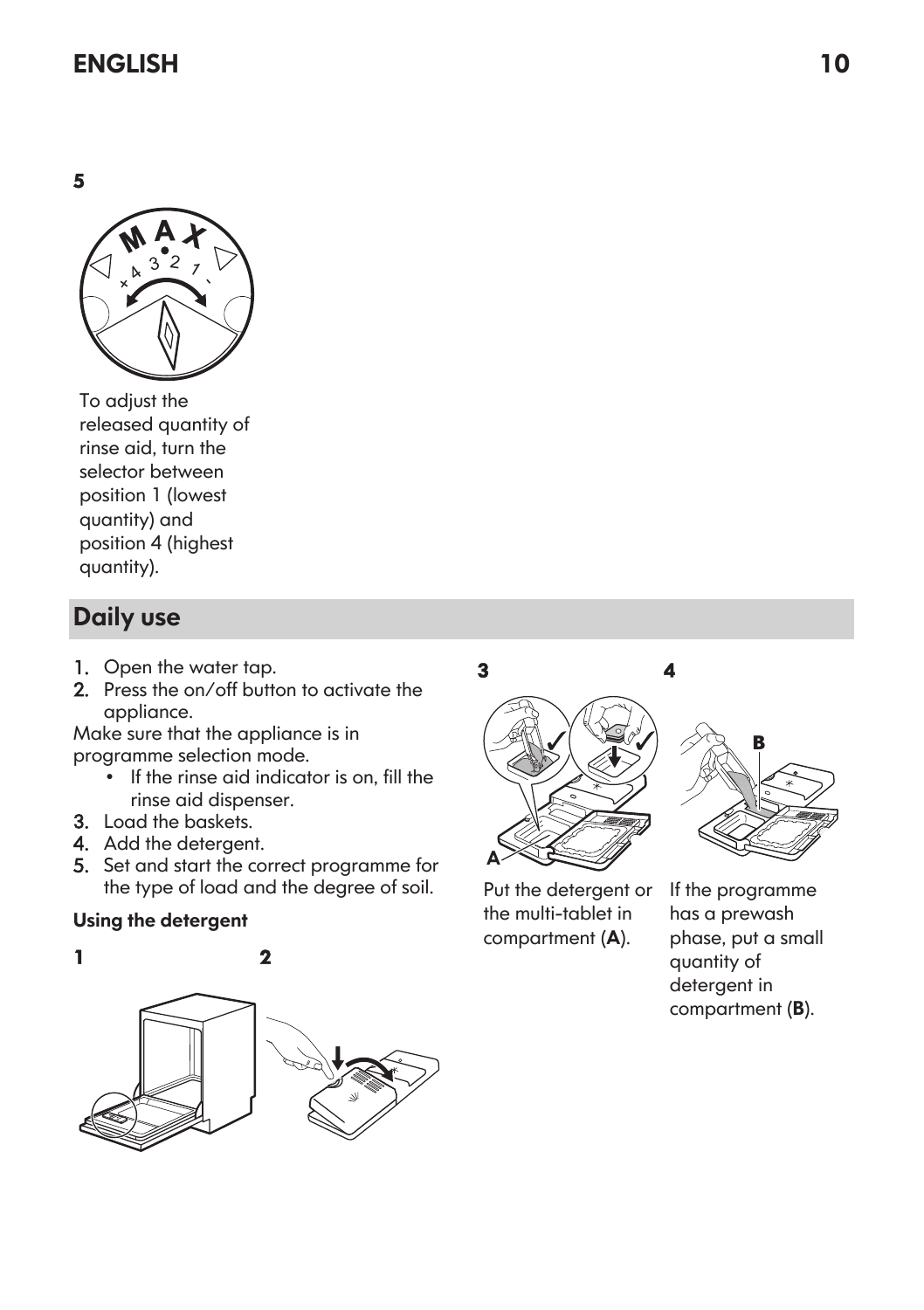

When you use multi-tablets, that contain rinse aid is not necessary to fill the rinse aid dispenser.

• Set the rinse aid dispenser to the lowest position.

#### What to do if you want to stop using multitablets

Before you start to use detergent and rinse aid separately do the following procedure.

- 1. Make sure that the rinse aid container is full.
- 2. Start the shortest programme with a rinsing phase. Do not add detergent and do not load the baskets.
- 3. When the programme is completed, adjust the released quantity of rinse aid.

### Setting and starting a programme

### Starting a programme

- 1. Keep the appliance door ajar.
- 2. Press the on/off button to activate the appliance. Make sure that the appliance is in programme selection mode.
- 3. Press the programme button repeatedly until the indicator of the programme you want to select comes on.

4. Close the appliance door to start the programme.

### Opening the door while the appliance operates

If you open the door while a programme is running, the appliance stops. When you close the door, the appliance continues from the point of interruption.

## Cancelling the programme

Press and hold the programme button until the appliance is in programme selection mode.

Make sure that there is detergent in the detergent dispenser before you start a new programme.

### End of the programme

When the programme is completed the  $indactor \rightarrow is on$ 

- 1. Press the on/off button to deactivate the appliance.
- 2. Close the water tap.
- If you do not deactivate the ⋒ appliance within 5 minutes all indicators goes off. This helps to decrease energy consumption.
- For the better drying results keep  $(i)$ the appliance door ajar for some minutes before you remove the dishes. Let the dishes cool down before you remove them form the appliance. Hot dishes are easily damaged.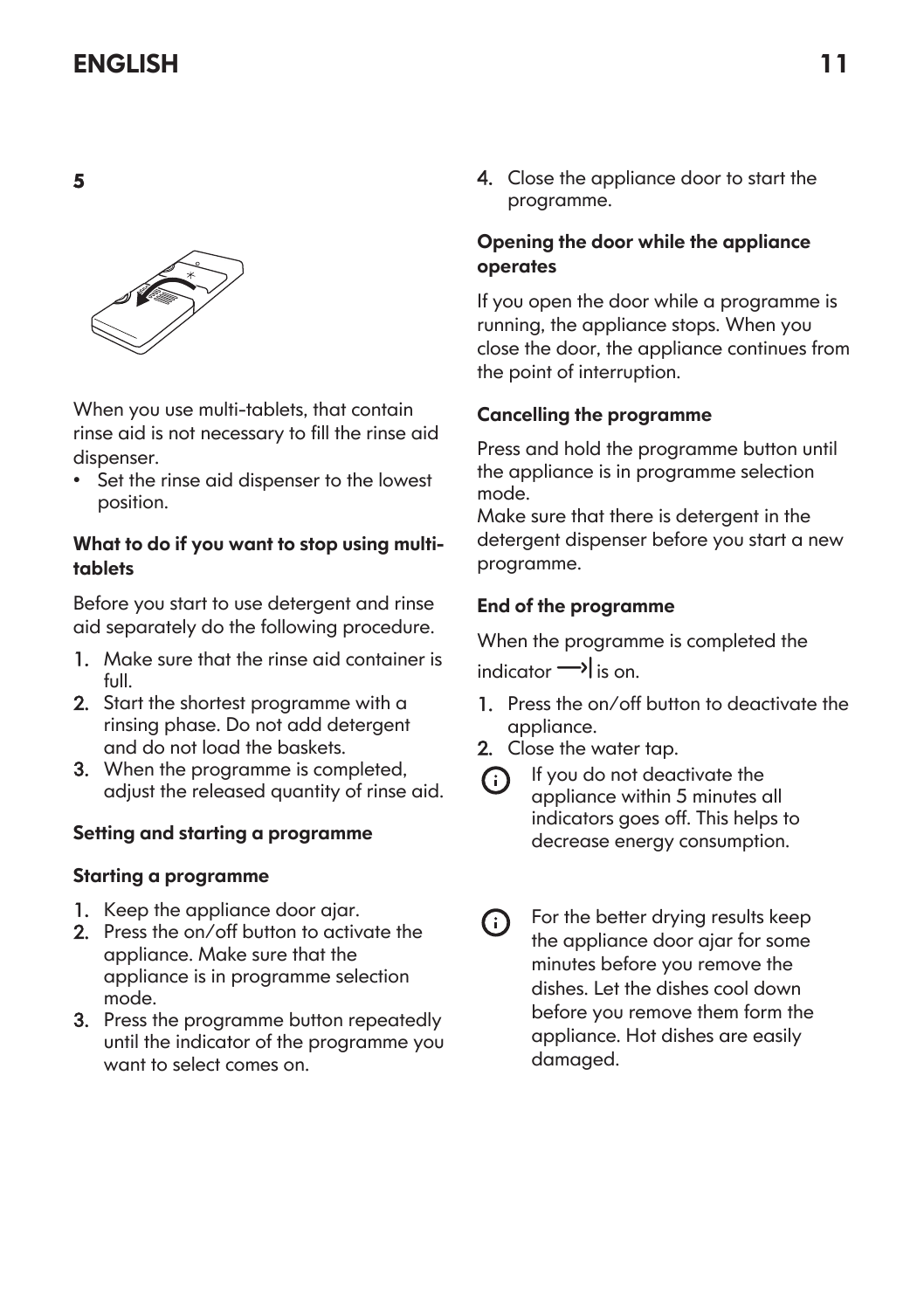## Hints and tips

### General

The following hints will ensure optimal cleaning and drying results in daily use and also help to protect the environment.

- Remove larger residues of food from the dishes into the waste bin.
- Do not pre-rinse dishes by hand. When needed, use the prewash programme (if available) or select a programme with a prewash phase.
- Always use the whole space of the baskets.
- When loading the appliance, make sure that the dishes can be completely reached and washed by the water released from the spray arm nozzles. Make sure that items do not touch or cover each other.
- You can use dishwasher detergent and rinse aid separately or you can use the multi-tablets. Follow the instructions written on the packaging.
- Select the programme according to the type of load and degree of soil. With the ECO programme you have the most efficient use of water and energy consumption for crockery and cutlery with normal soil.

### Using rinse aid and detergent

- Only use rinse aid and detergent for dishwasher. Other products can cause damage to the appliance.
- The rinse aid helps, during the last rinsing phase, to dry the dishes without streaks and stains.
- If you use multi-tablets you can select the Multitab option (if available). This option improves the cleaning and drying results with the use of multi-tablets.
- Detergent tablets do not fully dissolve with short programmes. To prevent detergent residues on the tableware, we

recommend that you use the tablets with long programmes.

• Do not use more than the correct quantity of detergent. Refer to the instructions on the detergent packaging.

### Loading the baskets

- Refer to the supplied leaflet with ⋒ examples of the load of the baskets.
- Only use the appliance to wash items that are dishwasher-safe.
- Do not put in the appliance items made of wood, horn, aluminium, pewter and copper.
- Do not put in the appliance items that can absorb water (sponges, household cloths).
- Remove remaining food from the items.
- Soak items with remaining burned food in water.
- Put hollow items (cups, glasses and pans) with the opening down.
- Make sure that cutlery and dishes do not bond together. Mix spoons with other cutlery.
- Make sure that glasses do not touch other glasses.
- Put small items in the cutlery basket.
- Put light items in the upper basket. Make sure that the items do not move.
- Make sure that the spray arm can move freely before you start a programme.

#### Before starting a programme

Make sure that:

- The filters are clean and correctly installed.
- The spray arms are not clogged.
- There is dishwasher rinse aid (unless you use multi- tablets).
- The position of the items in the baskets is correct.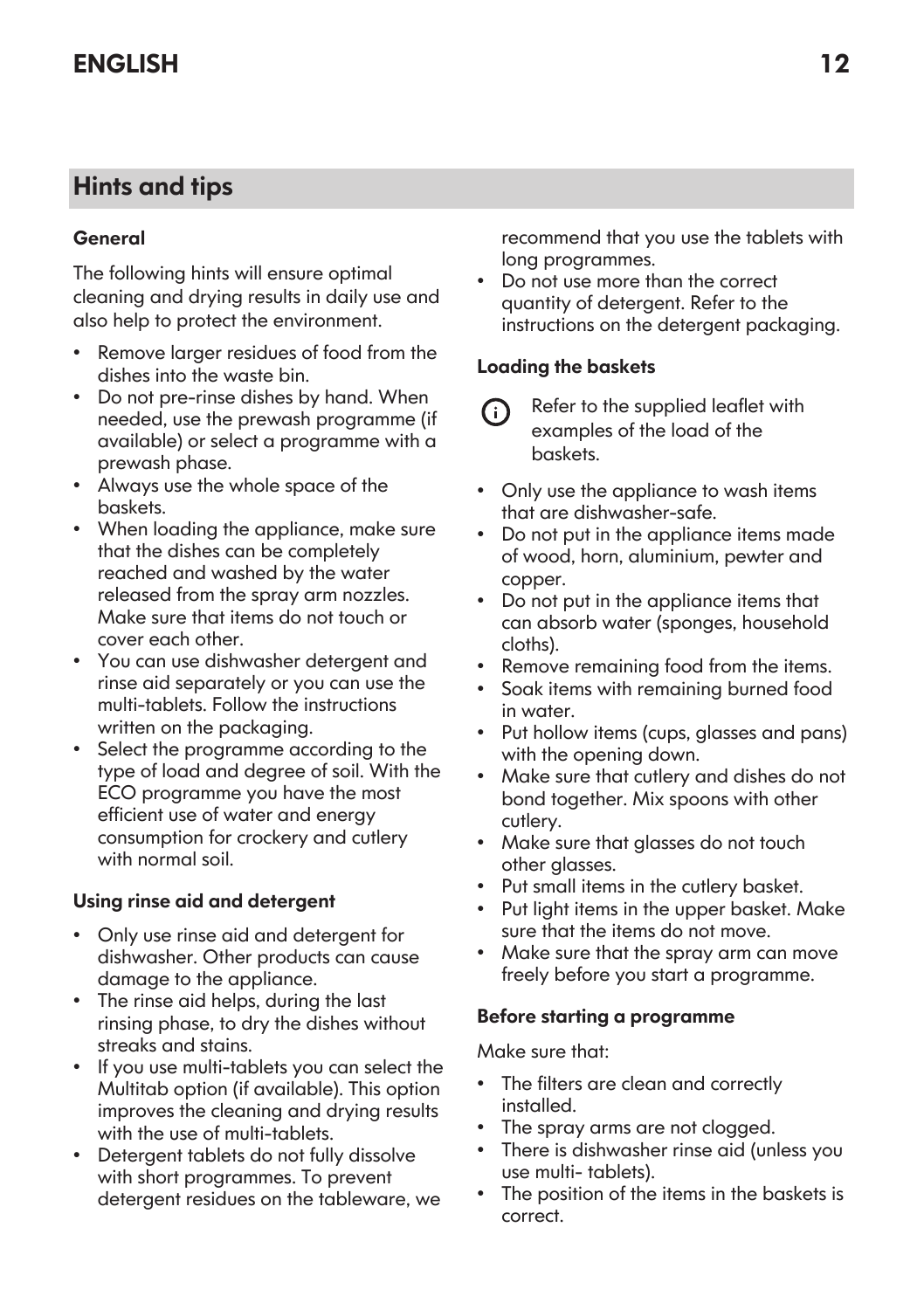- The programme is applicable for the type of load and for the degree of soil.
- The correct quantity of detergent is used.

#### Unloading the baskets

1. Let the tableware cool down before you remove it from the appliance. Hot items can be easily damaged.

## Care and cleaning

- 2. First remove items from the lower basket, then from the upper basket.
- At the end of the programme G) water can still remain on the sides and on the door of the appliance.

- Warning! Before maintenance,  $\wedge$ deactivate the appliance and disconnect the mains plug from the main socket.
- Dirty filters and clogged spray (i) arms decrease the washing results. Make a check regularly and, if necessary, clean them.

#### Cleaning the filters





Make sure that there are no residues of food or soil in or around the edge of the sump.

3 4

6

To remove filters (B) and (C) turn the handle counterclockwise and remove. Pull apart filter (B) and (C). Wash the filters with water.

Remove filter (A). Wash the filter with water.

5





Put the flat filter (A) back in place. Make sure that it is correctly positioned under the 2 guides (D).

Assemble filters (B) and (C). Put them into position in filter (A). Turn the handle clockwise until it locks.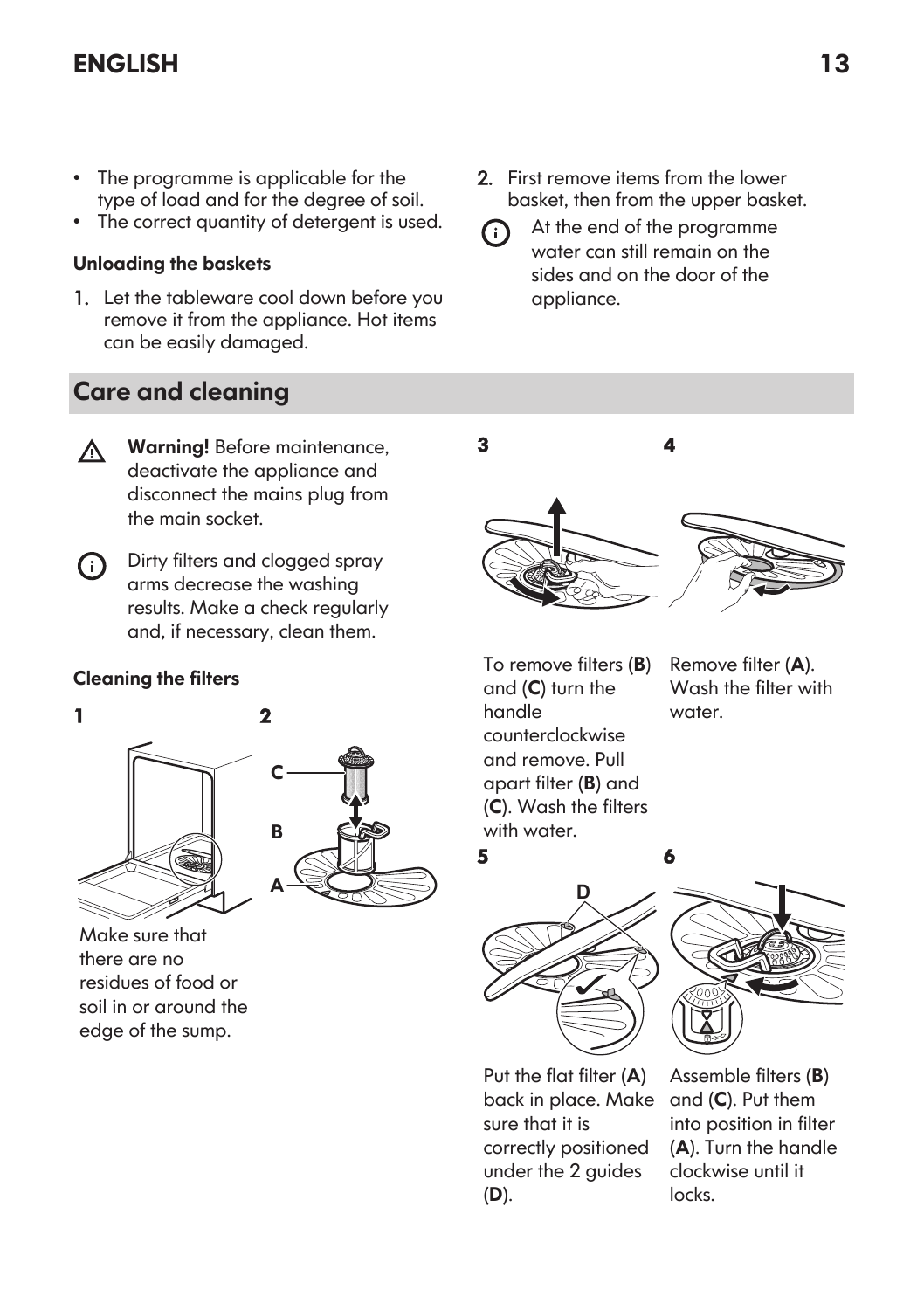G)

An incorrect position of the filters can cause bad washing results and damage to the appliance

2

#### Cleaning the filter of the inlet hose





Close the water tap. Disconnect the hose.

Turn the fastener A clockwise.



Clean the filter of the inlet hose.

## **Troubleshooting**

If the appliance does not start or it stops during operation, before you contact an Authorised Service Centre, check if you can solve the problem by yourself with the help of the information in the table.

With some problems the end indicator flashes intermittently indicating a malfunction.

#### Cleaning the spray arms

Do not remove the spray arms. If the holes in the spray arms are clogged, remove remaining parts of soil with a thin pointed object.

#### External cleaning

- Clean the appliance with a moist soft cloth.
- Only use neutral detergents.
- Do not use abrasive products, abrasive cleaning pads or solvents.

#### Internal cleaning

- Carefully clean the appliance, including the rubber gasket of the door, with a soft moist cloth.
- If you regularly use short duration programmes, these can leave deposits of grease and limescale inside the appliance. To prevent this, we recommend to run long duration programmes at least 2 times per month.